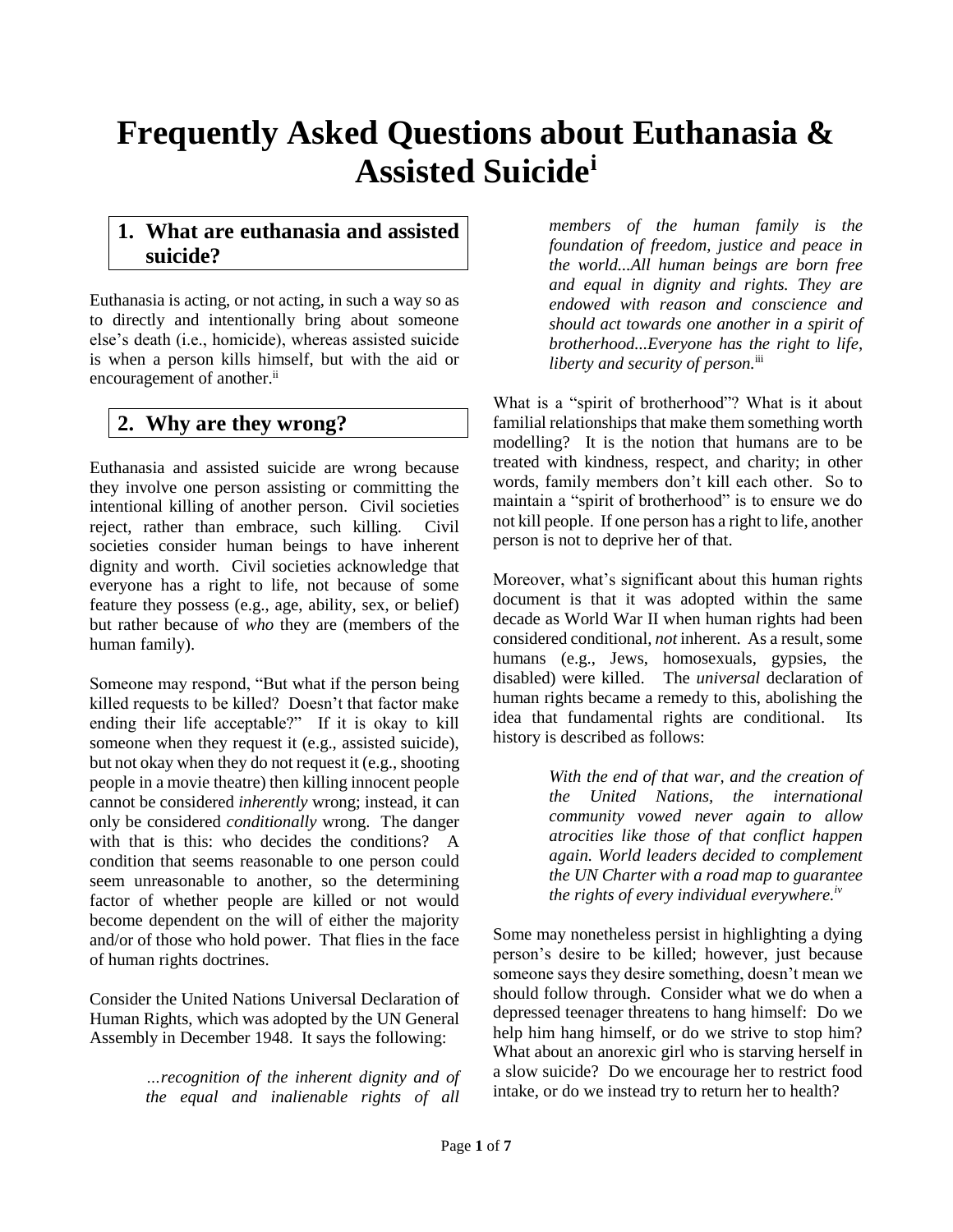If suicide is wrong for these teenagers, why is it right for a dying cancer patient? Some might say because the latter is someone clearly at the end of her life whereas suicidal teenagers technically are not. Ultimately, however, the cancer patient and suicidal teenagers may wish death for the same reason: because they wish their suffering to cease. Whether one person's suffering is physical and another's is emotional is a distinction without a difference. If suffering, and a personal desire, is grounds to aid killing, consistency compels us to allow killing for any type of suffering, including for those teenagers. That is the problem when the right to life is conditional. Instead, when the right to life is inalienable, humans who will all eventually die naturally will at least be protected from being killed purposefully.

Consider this perspective from Liz, a mother of four, who is living with advanced, incurable, kidney cancer:

*The moment we label suicide an act of dignity, we've implied that people like me are undignified for not ending our lives; or worse, we're a costly burden for society. What a lonely, uncharitable, and fake world we live in if we think it's somehow undignified to let people see us suffer, to love us and care for us to the end.<sup>v</sup>*

## **3. What about those who suffer don't they need euthanasia and assisted suicide to alleviate that?**

There is no denying that death is a part of life. So is suffering. In many ways, throughout one's life—not just at the end—suffering is a reality. The simple mantra we should live by is this: *Let us alleviate suffering, not eliminate sufferers.* 

In order to alleviate suffering we need to identify *why*  someone is suffering. Identifying that will allow us to address what is underneath the request to die so that we can develop a truly appropriate response. By way of analogy, consider when a patient comes to a physician about abdominal pain—a good doctor finds out *why* the patient is experiencing abdominal pain, and then addresses that. Or consider a teenager who cuts—a good counselor finds out *why* she is doing that. If the pain in the former patient is because of cancer and the cutting in the latter patient is because of memories of childhood molestation, we see the original problems that got our attention are actually just symptoms. Those who care don't stay on the level of symptoms—they dig deeper so they can truly help a person.

So now consider if someone is suffering and they say they want to die—that is the symptom. Asking why helps us identify what the problem is:

- a) Are they in physical pain?
- b) Are they in emotional pain?
- c) Do they feel like they are a burden? Have they put their worth in their accomplishments, and in the absence of being able to *do* much, do they feel worthless?

Each of these situations are problems that need to be addressed—what matters is *how*. We need to kill the problem without killing the person.

a) Physical Pain

Physical pain can be an excruciating experience of suffering and we ought to respond. The way to do so is to provide medication that will alleviate such pain. And thanks to advancing technology and research, we can do that: "Conventional medications such as morphine and other narcotics are able to control up to 97% of pain."<sup>vi</sup>

Moreover, if we kill people instead of killing pain, we won't have motivation to develop better pain management. Indeed, as family physician and chair of the Euthanasia Prevention Coalition, Dr. Will Johnston, once said,

*When you see only death as a solution you throw creativity out of the window. Medical diligence goes out the window. The need to actually solve the problem, the need to actually examine the patient, and find a solution, goes out the window.vii*

b) Emotional Pain

Some people who are dying may experience profound emotional pain from regrets in their lives, broken relationships, fear of the unknown, of suffering, or of the process of dying, or they may experience emotional pain from unfinished business related to relationships, practical matters, and spiritual questions. Resolving unfinished business, however difficult, leads to a better death than "escaping" these problems through euthanasia. And so, if any of this is the case, a truly compassionate person would journey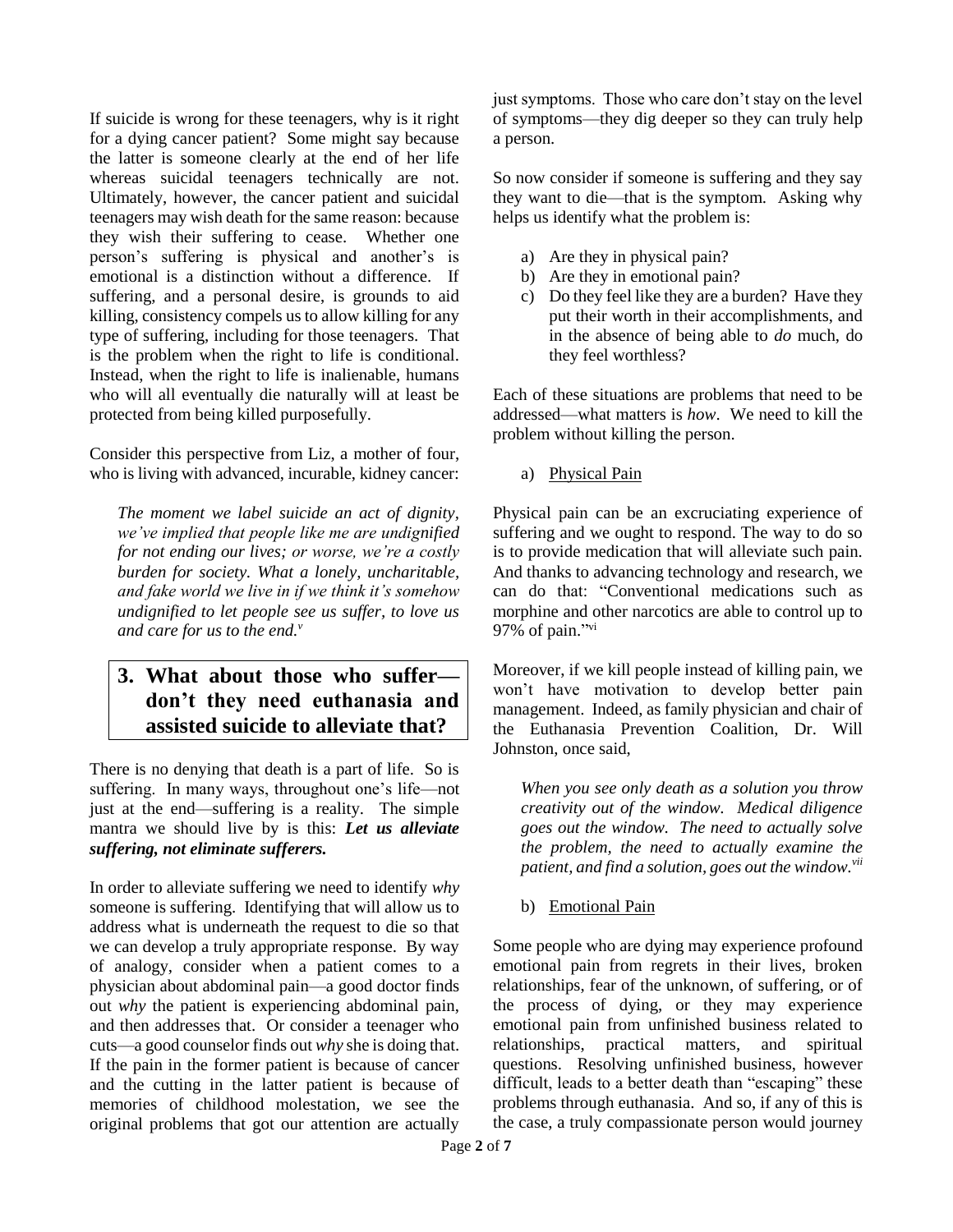with the individuals *through* this, making sure they don't feel alone, and helping them seek answers, closure, and healing.

In 2013, Pope Francis spoke in Lampedusa, a small island off the coast of Italy where migrants often travel there by sea from Africa, many of them losing their lives during the rough journey. In remembering such tragedies there, Pope Francis said the following during his visit regarding suffering:

> *Who among us has wept for these things and things like this? Who has wept for the deaths of these brothers and sisters? Who has wept for the mothers carrying their babies? For these men who wanted something to support their families? We are a society that has forgotten the experience of weeping, of suffering with.*

In moments of emotional fragility, there can be comfort when another simply suffers with, when another weeps with. When the suffering soul doesn't feel alone, when he knows his suffering can be shared, he can take comfort in what's left of his life by immersing himself in relationship with others.

#### c) Feeling Like a Burden/Feeling Worthless

Generally it is human nature to not want to overburden another. Some people who are dying may feel that they are stretching their friends, family, or "the system" too much. If a caregiver is tired, stressed, or drained, the dying person may take the blame, feeling that they are responsible. If that is the case, however, shouldn't we eliminate the impressions we give, rather than eliminate the person who needs help?

Having said that, it is important to acknowledge that taking care of the sick isn't easy. The ultimate reason for this difficulty, though, is the disease, not the person herself. Instead of blaming her for the burden, shouldn't we share the burden?

Consider pro-life speaker Camille Pauley<sup>viii</sup>. Many years ago she spoke about how she visited an elderly, unresponsive man in a hospital. It didn't matter that he couldn't hold a conversation with her, because what mattered was that she communicated, by her time and presence and love, that he was valuable, that he was unrepeatable and irreplaceable, and that he had dignity by his very existence, not by anything he could do. By simply "Being With" (the name of the program she developed for this very outreach), she affirmed his worth.<sup>ix</sup>

That is a powerful way to alleviate suffering, particularly for someone who feels worthless because they can no longer "accomplish" anything. By "being with" we are communicating to them that their value is in who they are, not what they do.

Consider, for example, what we tell teenage girls with self-esteem issues: Your value, we say, is *not* in how popular you are, how intelligent you are, or how accomplished you are. Your value is in *who* you are. Or consider babies: they do not accomplish anything besides eating and sleeping; they don't discover cures for cancer or invent technology to make our lives easier. But we value them nonetheless—even if they do not live beyond infancy. If this is true for the teenager or the infant, it is true also for the dying person: Our accomplishments may say something about us, but they do not define us. Since we exist, we have value. The presence or absence of abilities does not impact our value. Therefore, if someone feels they have no value because they cannot do much, the solution is to change their perspective, to remind them of this fundamental truth that their worth isn't in their accomplishments.

That is the message conveyed in a billboard campaign of the Canadian Down Syndrome Society; alongside a picture of a little girl with Down Syndrome is this simple caption: "Celebrate Being." Indeed, while some of us may "do" a lot, we are ultimately human *beings*, not human doings, and we should simply celebrate that we *are*.

Moreover, it is worth pointing out that the suffering and dying who need us to care for them actually do accomplish something very important and profound: They give us able-bodied individuals an opportunity to look outside ourselves. So whether we just sit and hold their hands, or read them a book, or sing them a song, they give us an opportunity to love.

## **5. What is a good alternative to assisted suicide and euthanasia?**

Having identified three underlying problems behind a request to be killed before natural death, we can see that the way to truly help people in this situation is to provide a) proper pain relief and b) give our presence.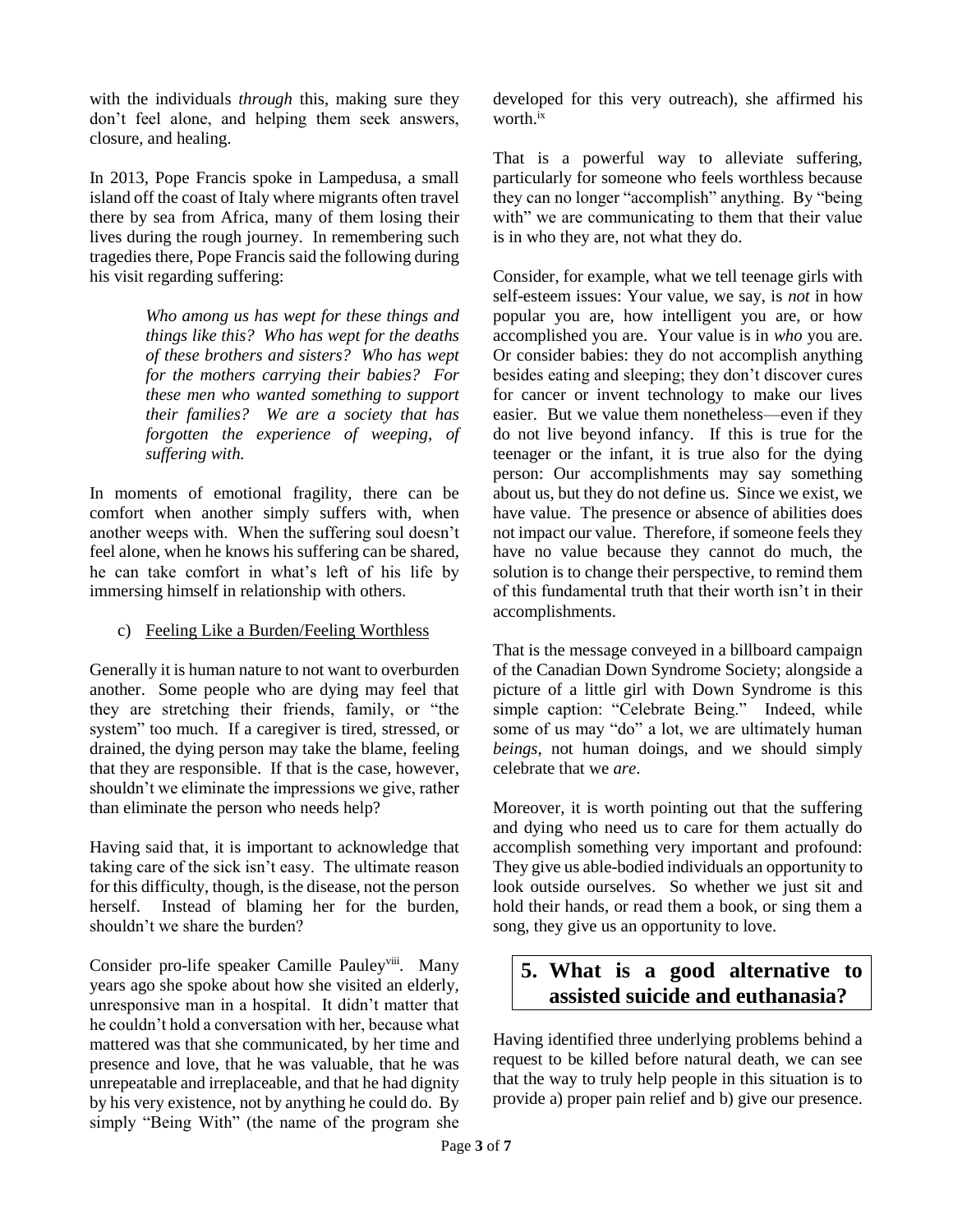One thing we cannot do, however, is take away the reality that the person is dying. Proponents of euthanasia may characterize opponents of euthanasia as people who want to keep others alive forever: That is simply not true. Opponents of euthanasia recognize death is inevitable; it is just that they won't inflict homicide; instead, they let nature take its course while offering physical and emotional comfort.

This is what palliative care does, which is a great alternative to euthanasia. Consider this definition:

> *Palliative care is care given to improve the quality of life of patients who have a serious or life-threatening disease, such as cancer. The goal of palliative care is to prevent or treat, as early as possible, the symptoms and side effects of the disease and its treatment, in addition to the related psychological, social, and spiritual problems. The goal is not to cure. Palliative care is also called comfort care, supportive care, and symptom management.<sup>x</sup>*

The goal isn't to cure because it is recognized cures don't yet exist. So when eliminating the disease is beyond our human control, giving care and attention to those inflicted with the disease is still very much within our control. And when we handle that properly, people are unlikely to request euthanasia. Consider the words of Jean Echlin, RN, MScN, a nurse consultant in palliative care:

> *With 26 years experience as a palliative care nurse specialist and consultant[,] I have been at the bedside of more than one thousand dying individuals. Thus, I can assure you that persons who receive timely, appropriate and expert pain and symptom management, including attention to significant sociospiritual, psychological and emotional issues, do not ask for assisted suicide or euthanasia. With the inclusion of family members as the 'unit of care,' people want to live as long as possible! In fact, good hospice/ palliative care can actually extend the life span. As well, it gives patients an improved quality of life at the end of life.xi*

# **6. How do I guard against being euthanized if I become gravely ill?**

Some people would suggest a living will, which is an advance directive that puts in writing, in advance of serious illness, the direction you would like the medical community to take, or not take, when it comes to interventions/treatment in such a situation. In theory this seems like a good idea; however, in practice it is unwise. The reason for that is as follows: The course a particular disease takes can be different for different people. Correspondingly, certain interventions/treatments can affect different people differently (just consider pharmaceuticals: these come with possible negative side effects, but not everybody will have those side effects). It's really only in the moment, when a person is facing an illness and possible interventions, can the best course of action for a unique individual be determined (especially considering that there could be medical advances developed after a living will was written).

What, then, is an alternative? Instead of a living will, people should appoint a surrogate, described as follows:

> *We can choose a* surrogate*, a living person, who will make health care decisions in real time on our behalf if we are rendered unable to do so. The proposed surrogate (also called a 'health care proxy') is someone who cares deeply about us, who loves us, and is reasonably able to make decisions in accord with our known wishes and with our best medical and spiritual interests in mind. Filling out a form to designate our health care proxy is something that each of us should do as a sensible way to prepare for difficult end-oflife situations that may arise. Preparing such a document can also prompt us to begin discussing these important topics more effectively with our families and loved ones.xii*

So what should guide people who act as surrogates when someone is incapable of making their own medical decisions?

a) Respect for the dignity of the person and their life.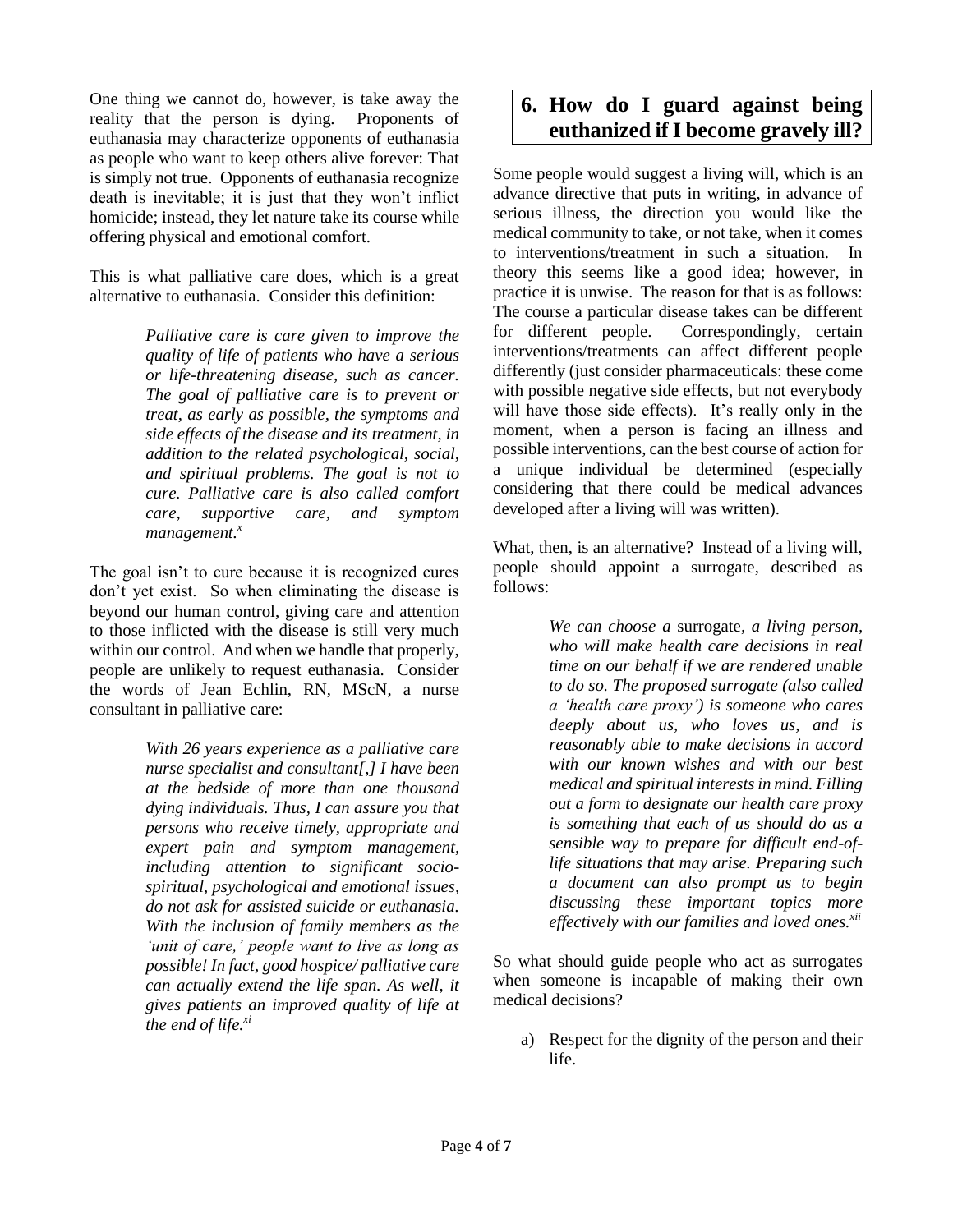The disposition of surrogates should be one of seeing the patient's life as valuable and to be protected from intentional death.

b) Determining whether an action is proportionate or disproportionate.

Proportionate: "Any treatment that, in the given circumstances, offers a reasonable hope of benefit and is not too burdensome for the patient or others."<sup>xiii</sup> Disproportionate: "[A]ny treatment that, in the given circumstances, either offers no reasonable hope of benefit (taking into account the well-being of the whole person) or is too burdensome for the patient or others, i.e., the burdens or risks are disproportionate to or outweigh the expected benefits of the treatment."xiv

For one individual, an intervention may **not offer a hope of benefit** *and* it **be excessively burdensome**, so that patient (or the surrogate) could deny such a treatment. But for another individual, the body may react differently, and there could be a hope of benefit and it not be excessively burdensome—so such an individual should accept treatment.

Those two criteria are good because they are objective standards to measure against an individual's condition and a proposed method of treatment. It is important to note that this perspective purposefully does not consider an individual's "quality of life." Such a standard is subjective. Someone who cannot imagine wanting to live as a quadriplegic might hold a different perspective once in the situation; persons with disabilities can attest to this. Setting quality of life as a standard also places value on another for what they can do as opposed to what they are. Certainly we should aim to make peoples' lives as good as possible, but when struggling to achieve that, we shouldn't end their lives.

c) Distinguishing treatment from care

Contrasting treatment versus care enables us to see that some human needs are so basic, they shouldn't be classified as "treatment" (something only those with specific conditions need) but, rather, "care" (something everyone needs).

Administering nutrition and hydration is an example of care, not treatment, because food and water are basic requirements for humans to live. The general rule should therefore be to administer these. The exception to this rule (but not the rule itself) of not administering these would be if this care became excessively burdensome and had no hope of benefit. Although rare, this can happen:

> *For example, a patient in the last stages of stomach cancer is already dying from that condition. Such a dying patient, or others who can speak for the patient, may decide to refuse further feeding because it causes pain and gives little benefit. The administration of nutrition and hydration in this case would pose a burden on the stomach cancer patient that is disproportionate to its benefit.xv*

d) Comprehending the Principle of Double Effect

Administering some pain medication may have the effect of shortening a person's life. As a result, some may suggest that if pain medication does this, that it is euthanasia. That is not accurate. A helpful way to understand this is to consider The Principle of Double Effect:

> *1. The action in itself must be good or indifferent. The action must not be intrinsically evil.*

> *2. The good effect cannot be obtained through the bad effect (because then the end would justify the means).*

> *3. There must be a proportion between the good and bad effects brought about (e.g. life against life); The foreseen beneficial effects must be equal to or greater than the foreseen harmful effects (the proportionate judgment). 4. The intention of the subject must be directed towards the good effect, and merely tolerate the bad effect.*

> *5. Some say there is also a fifth requirement that there does not exist another possibility or avenue. xvi*

The action of administering pain medication when someone is in pain is a good, not an evil action, so it fulfills the first criteria. From that good action flows two effects: The good effect is the alleviation of pain; the bad effect is the shortening of the patient's life. There is proportion between these effects, and the intention should be directed toward the good effect. Of course, if there were pain medication that only had the good effect and not the bad, that ought to be used. But in the absence of an alternative, it is not killing a person to administer pain killers, it is killing pain. It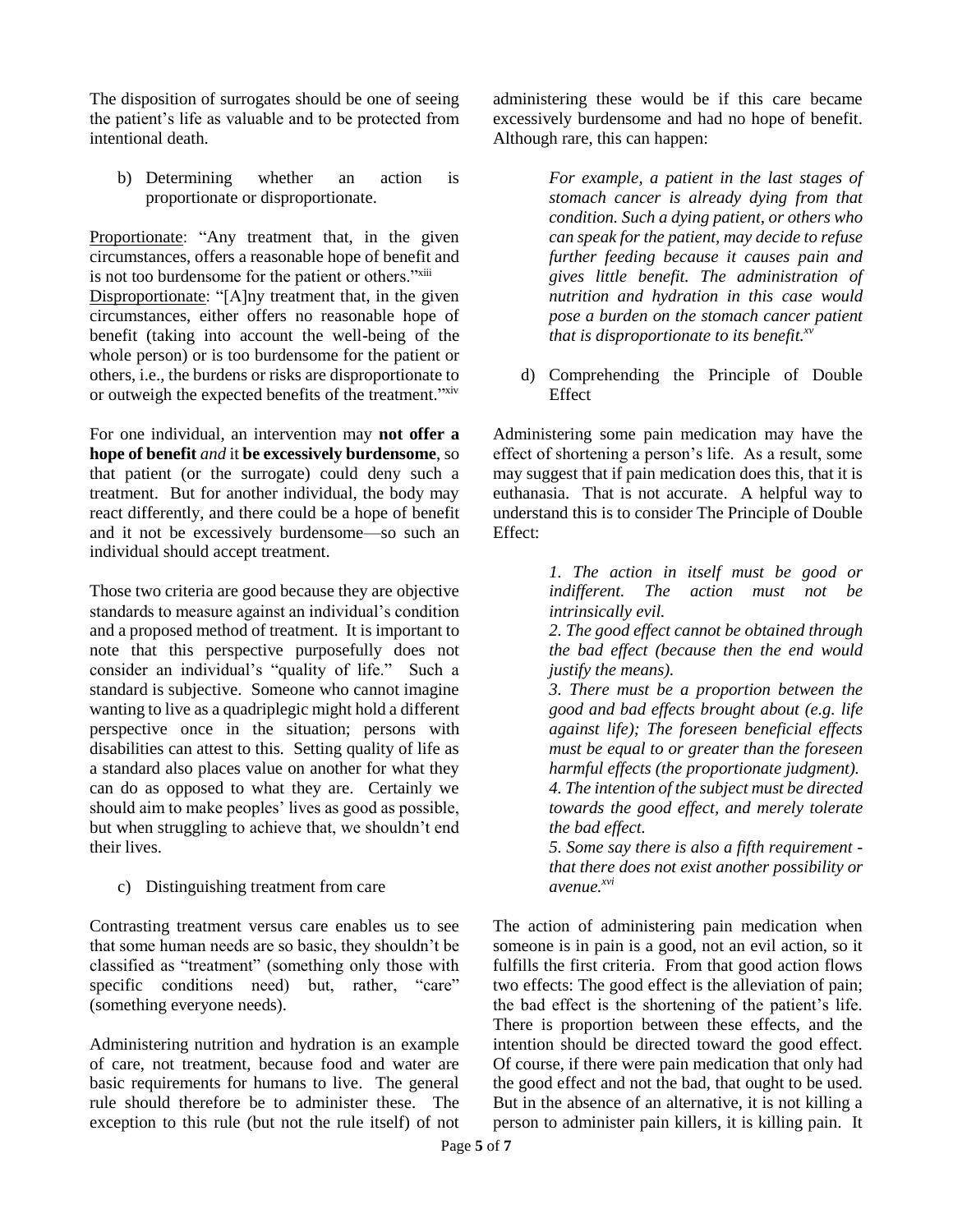is worth noting that when administering pain killers, only the amount necessary to actually alleviate the pain should be administered. If someone gives more pain killer than necessary (wrong action) with the intention of killing the patient (wrong intention), then that is immoral. But if someone gives the amount of pain killer necessary to alleviate pain (good action) with the intention of helping the living patient (good) intention), then that is moral.

In all of these situations, it is important that one's surrogate be aware of terminology and communicate clearly with the doctors. They should ask lots of questions and be aware that euthanasia will become veiled, so the surrogate should clarify what is being proposed.

Finally, when acting as a surrogate for someone who cannot express themselves, besides following the guidelines in this document, use this resource: The National Catholic Bioethics Center (www.ncbcenter.org) has a 24-hour/day, 7 days/week ethical consult phone line (215-877-2660) for people whose loved ones or patients are in a situation where an ethical analysis is needed for a medical situation. You do not need to be Catholic to call them.

# **7. What if people argue that it is the role of the medical community to provide assisted suicide or euthanasia?**

To answer that question we must ask another first: What is the nature of the medical profession? Whether involving physicians, nurses, pharmacists, or others, there is a long history of health care providers being healers, not killers. People who are weak and vulnerable should be able to have confidence that the medical professionals attending to them will seek to preserve and respect their lives, not intentionally end them.

This is why the Ancient Greek physician Hippocrates' "Hippocratic Oath" is comforting—it is a commitment to guarding the art of medicine as serving the sick. Doctors pledged that they would not "give a deadly drug to anybody if asked for it."<sup>xvii</sup>

Indeed, of this Margaret Mead observed,

*For the first time in our tradition there was a complete separation between killing and curing. Throughout the primitive world, the doctor and the sorcerer tended to be the same person. He with power to kill had power to cure, including specially the undoing of his own killing activities. … With the Greeks, the distinction was made clear. One profession, the followers of Asclepius, were to be dedicated completely to life under all circumstances, regardless of rank, age, or intellect – the life of a slave, the life of the Emperor, the life of a foreign man, the life of a defective child. … [T]his is a priceless possession which we cannot afford to tarnish, but society always is attempting to make the physician into a killer – to kill the defective child at birth, to leave the sleeping pills beside the bed of the cancer patient. … [I]t is the duty of society to protect the physician from such requests.xviii*

Certainly it is. And that is why it is so horrifying when medical personnel act against this. Consider Holocaust-survivor Elie Wiesel's observation about physician involvement in the Holocaust:

> *During the period of the past century that I call Night, medicine was practiced in certain places not to heal but to harm, not to fight off death but to serve it. \*\*\**

> *…instead of doing their job, instead of bringing assistance and comfort to sick people who needed them most, instead of helping the mutilated and the handicapped to live, eat, and hope one more day, one more hour, doctors became their executioners. xix*

Rather than repeat such history, today's medical professionals must reject it. Instead, they ought to practice according to the standards of the Hippocratic tradition. In fact, the Canadian Medical Association says the following in its Code of Ethics:

> *Practise the profession of medicine in a manner that treats the patient with dignity and as a person worthy of respect.*

> *Provide for appropriate care for your patient, even when cure is no longer possible, including physical comfort and spiritual and psychosocial support.xx*